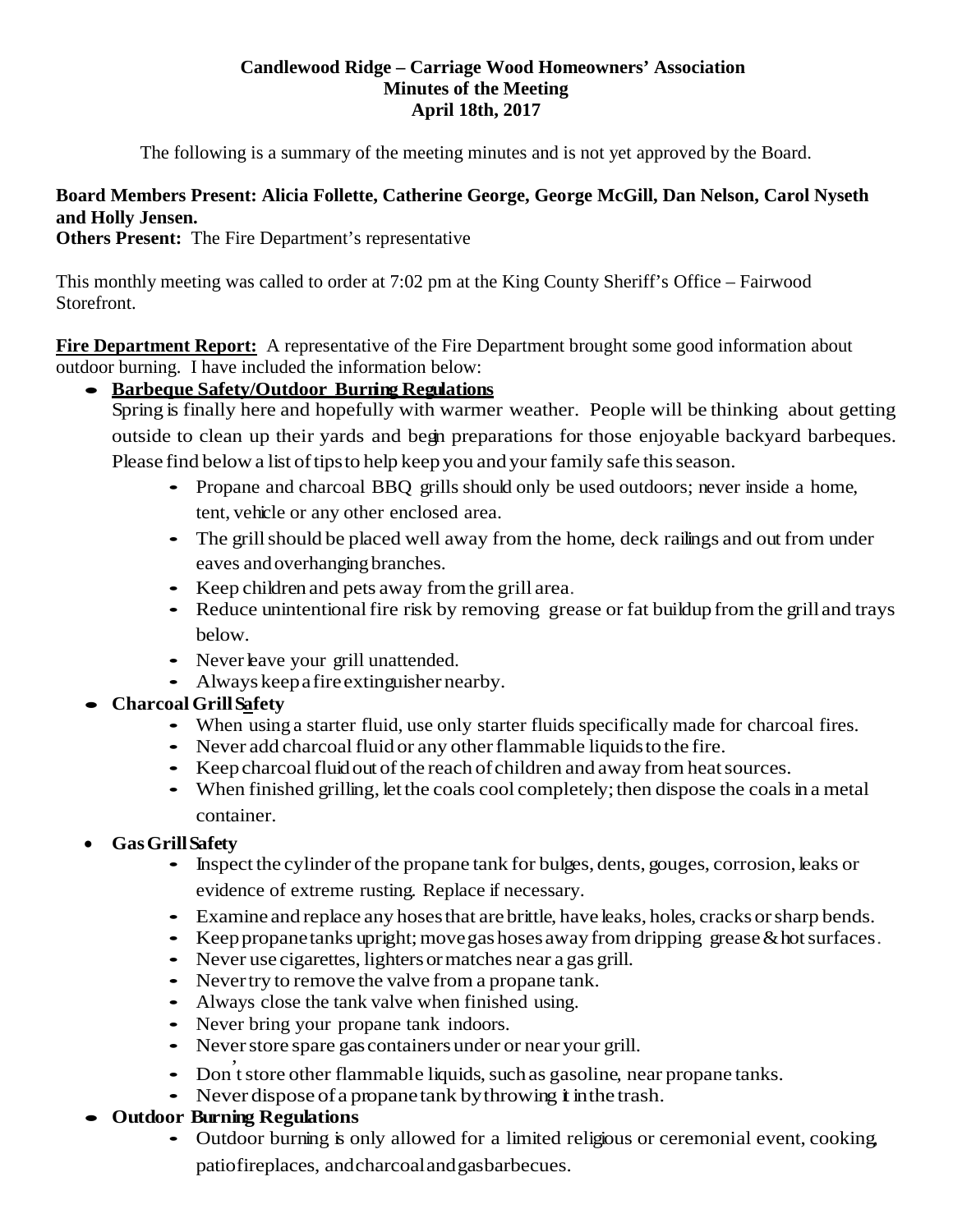- $\bullet$  Burning debris is not allowed.
- Never burn during a burn ban.
- Burn only charcoal, dried fire wood or manufactured fire logs.
- **Burn Ban Info**
	- Puget Sound Clean Air Agency at 206-343-8800 or [www.pscleanair.org](http://www.pscleanair.org/)
- **PatioFireplace** 
	- Commercial patio fireplace isallowed.
	- Follow the manufacture recommendations.
	- Unit must be 15 feet from structures or combustibles.

## **SignificantAlarms**

Renton Regional FireAuthority responded to many significant incidents during the month of March. Some incidents were in other jurisdictions where we provided assistance to the bcal fire jurisdiction. March's significant incidents included the following;

- 2 Commercial Fires;
	- Assistance from Puget Sound Regional Fire Authority (Kent Fire) Assistance from Skyway Fire andTukwila Fire
- 3 Residential Fires:

Assistance from Bellevue Fire - Assistance from Skyway Fire - Third fire was an arson fire

- 3 motor vehicle accidents (MVA's) which one of them involved a pedestrian.
- 4 shootings, one of which was self-inflicted.
- Suspicious package at UPS facility, assisted Tukwila Police.

## **Police Report:**

This month in Fairwood there were 126 calls for service in our HOA area. 5 were in our area:

- One mail theft
- One drunk walking in street taken to detox
- One DV vandalism
- One arson
- One larceny from a vehicle

# **Approval of Last Month's Minutes:** The last month's minutes were approved.

## **Homeowner Concerns:**

There were no home owners at the meeting.

# **Committee Reports:**

# **Common Areas Maintenance Report:**

- Reminder to all Homeowners It is our responsibility (Not King County's) to keep the street drains clear. Please clear the debris and leaves from the drains by your house and at the ends of your street.
- We continue to have branches and trees fall onto the paths at CR Park. Please contact me at [commonareas@crcwhoa.org](mailto:commonareas@crcwhoa.org) or call 425-738-8611 #80 and leave a message if you notice any trees or branches at either park or any of the Common areas or entrances
- Reminder all dogs must be on leash this is a King County Law as well as our policy in our HOA Parks
- We had an arson fire at CR Park. Some kids set fire to a tall Douglas Fir with a hollowed-out trunk. Luckily the Fire Dept was called and put it out but had to cut a lot of the tree away to get the fire out. The tree is now in danger of falling so we will need to cut it down. If you have any info please call 1- 800-55 ARSON case #CA-017707.
- Status report on the CR Brick entry sign They have rebuilt the brick entry sign and will install the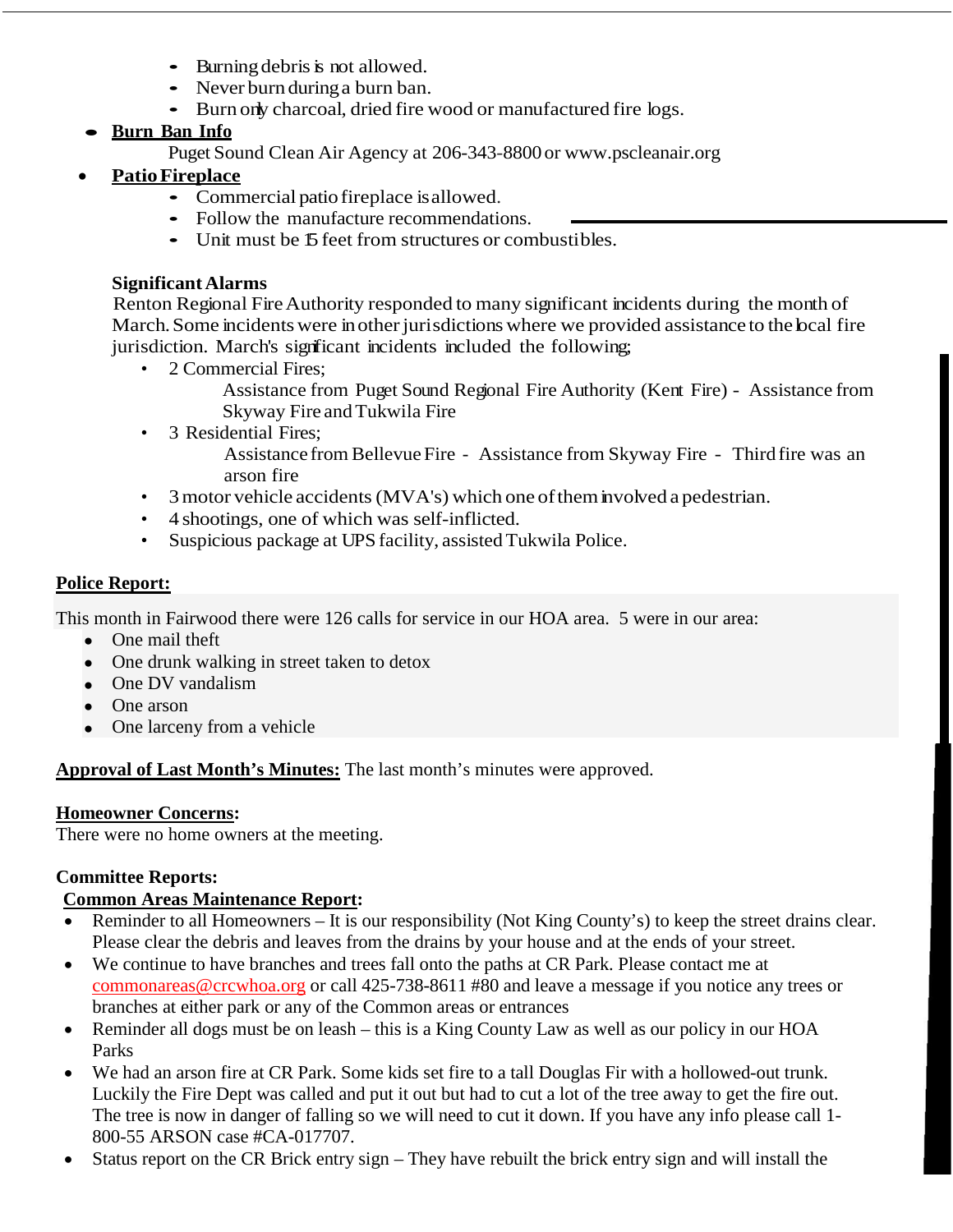Letters in the next week or so.

- I had the portable Basketball unit hauled away from CW Park.
- We had 3 cottonwood trees cut down at CW Park that a HO notified us of that were leaning. This cost \$2950.
- PLEASE keep your street drains clear. The County does not do this it is up to each Homeowner to keep the street drains by their house clear. This means any street drain in front or on the side of your lot.
- Our 2 Committees have met several times now. The 2 Chairs gave a summary later in the meeting.
- We had the ivy removed at the CR Entrance where it was over the fence this cost \$1400.
- We had the fence replaced at the CR Entrance at a cost of \$14,191. We now need to get it stained.
- King County Sheriff Patrols and requests will now be coordinated by the CAM Chair and monthly reports will be submitted before each monthly meeting. Please contact the Board with any areas of concern and we will do our best to accommodate.
- Please keep a watch for suspicious Activity and call 911
- **Reminder:** Our parks are private parks which exist for the use and enjoyment of HOA residents, their families and guests. They are not public parks. Our park usage rules apply to everyone. Following are some of the rules that have been established to maximize safety, and minimize liability and maintenance cost:
- A. Park Hours: 9:00 am to dusk.
- B. No Smoking, alcohol, drugs, loud music, golfing, motorized vehicles or **Fireworks** are allowed.
- C. Animals must be leashed and owners are responsible for cleaning up after their animals.

# **ACC Report:**

We are now accepting ACR requests via e-mail when the form does not need paint chips. (All paint chips must be mailed or hand delivered.) It has been noted that paint requests have been received lately without paint chips as well as requests without ACR forms. All requests must be accompanied by ACR forms which must be signed, include a valid address and phone number and, if for paint, must include paint chips and note which paint is for what part of the house (body, trim, deck, gutters, door, …).

ACC requests for this month were:

- 3 garage door replacements
- 2 landscaping
- 5 house paint
- 1 roof replacement
- 1 fence
- 1 solar panel installation

# **Complaints Negotiations Report:**

There were no new complaints and only 3 active complaints at this time.

## **Treasurer's Report:**

The Treasurer's report was sent in by e-mail. All is going well. The HOA will be closing our HOA bank account at Bank of America and using the new BECU one in the future. Once all the money has been transferred, we will look into buying some long term CDs to help our capital accounts.

It was moved, seconded and approved that the HOA reimburse a homeowner who had replaced some of the HOA owned fencing beside the CR main entrance since the HOA just paid to have the rest of the fence replaced.

# **Legal and Insurance Report:**

No report this month.

## **Community Events Committee**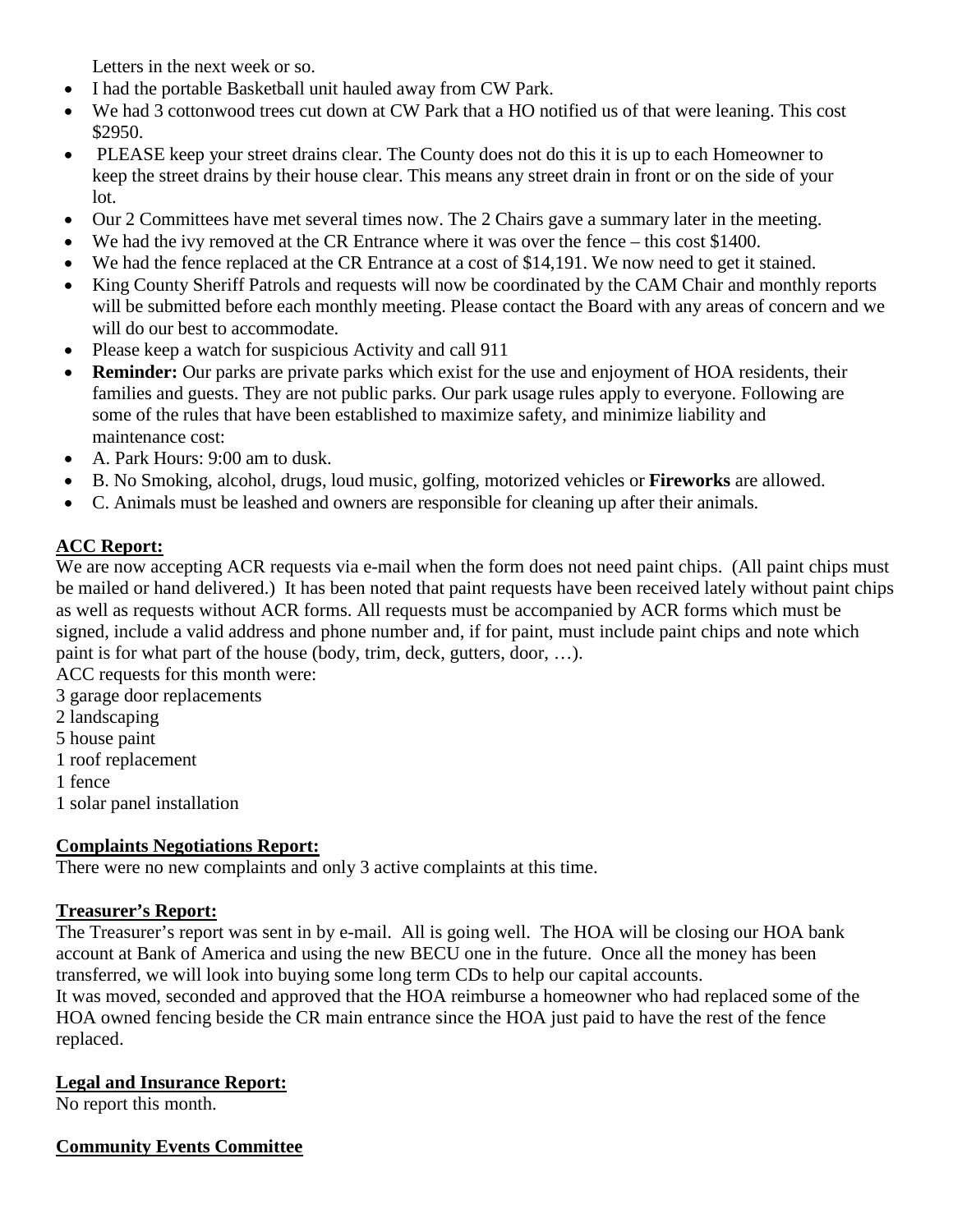The Easter Eggstravaganza was Saturday April 15<sup>th</sup> and went very well. There was a large turnout. The Garage Sale will be July 7, 8 and 9<sup>th</sup>. UpTech will be on site on the 9<sup>th</sup>. The Summer Event will tentatively be August  $19<sup>th</sup>$ . Holly needs more signs for the events.

Please note that, if a home owner wants to reserve a park, he or she should contact the CAM chair at [commonareas@crcwhoa.org](mailto:commonareas@crcwhoa.org) or call 425-738-8611 #80 and leave a message.

## **Cul-de-Sac Committee**

No report this month.

#### **Web Site:**

The invalid hyperlink that was noted last month has been corrected. The calendar has been updated. The new dates were also posted on the web site.

### **Capital Improvement Committee:**

The CW Park Improvement Committee now has quotes for the work that they want to do and will be meeting this week to discuss those quotes.

The CR Entrance Improvement Committee has replaced the fences but still needs to stain it. They will look into replacing the plants on the street side of the new fencing next fall. The planter island will be looked at in 2018.

#### **Nominating Committee**

No report this month.

### **Old Business:**

We talked about the Spring Walkthru, now due to start in May. The late start is due to the rains which have made it hard for homeowners to get out and do yard work. Volunteers are still needed. The dates are: First walkthru end of April through the  $1<sup>st</sup>$  week in May, to be finished by May 10th. The first postcards will be sent out by May 17<sup>th</sup>. The H.O.s who get a notice of issues will be expected to respond by June  $14<sup>th</sup>$ . The  $2<sup>nd</sup>$ walkthru will be mid July.

#### **New Business:**

There was no new business this month.

If you would like to give us your email address in order to be added to our email announcements please send your info to [bookkeeper@crcwhoa.org.](mailto:bookkeeper@crcwhoa.org) No one will see your email and we will not give it to anyone.

Roles for the 2017 HOA Board Members

| George McGill       | President / Common Areas Chair / Cul-de-sac Chair |
|---------------------|---------------------------------------------------|
| Dan Nelson          | Vice President / Treasurer                        |
| Catherine George    | Reporting Secretary / ACC Chair / Web Master      |
| Alicia Follette     | Complaints                                        |
| Carol Nyseth        | Member at Large                                   |
| <b>Holly Jensen</b> | <b>Community Events Committee Chair</b>           |
| *Don Nelson         | Legal and Insurance                               |
|                     | * Volunteer, not a Board Member                   |

**Special Topics:** Visit our Website and contact the HOA via Email at: Web – [www.crcwhoa.org](http://www.crcwhoa.org/) Facebook - Candlewood Ridge/Carriagewood HOA